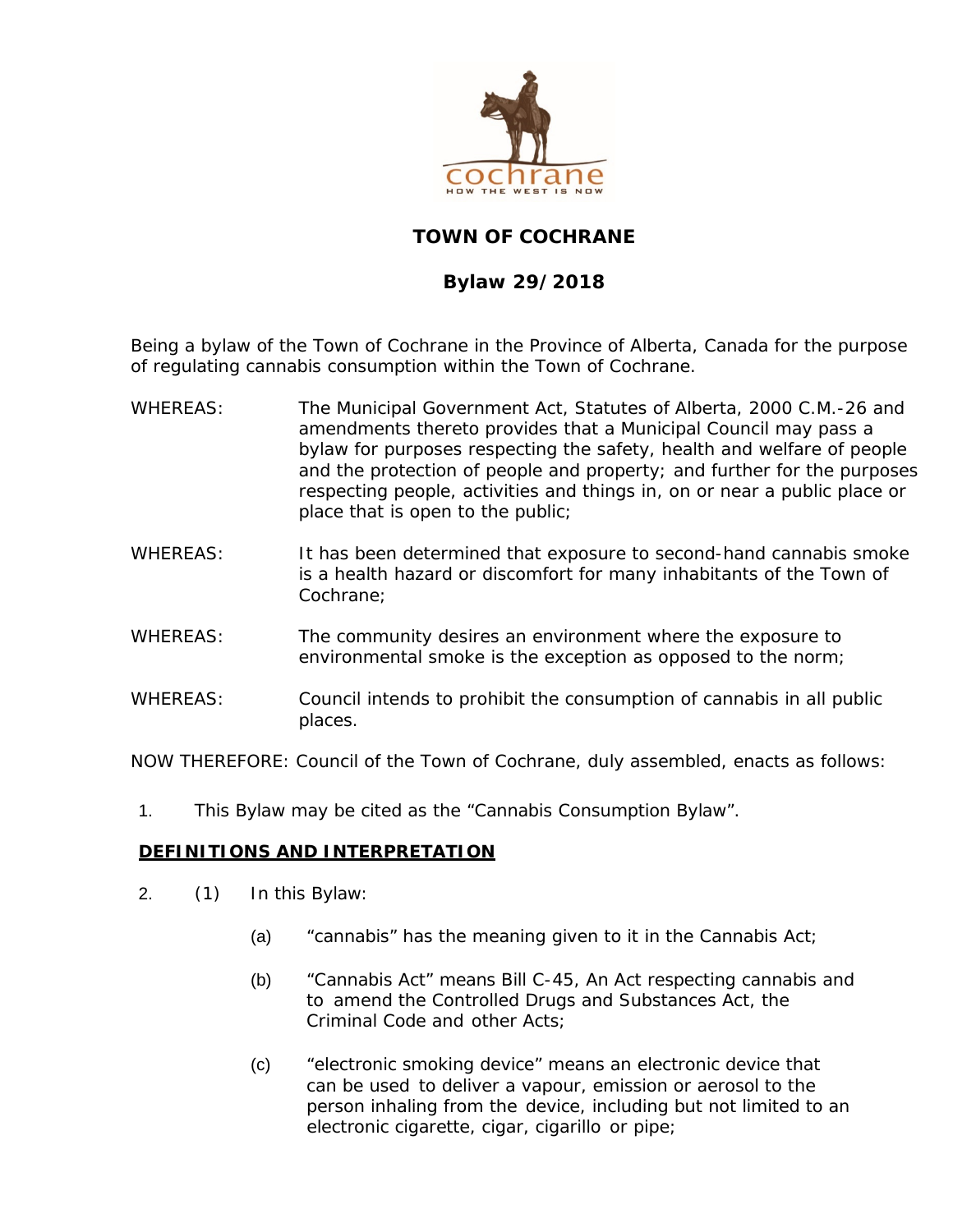- (d) "*Peace Officer*" means a person engaged by the Town as a Community Peace Officer, a Bylaw Enforcement Officer, or a member of the Royal Canadian Mounted Police to carry out the provisions of this Bylaw.
- (e) "*public place*" includes any place to which the public has access as of right or by invitation, express or implied;
- (f) "*smoke*" or "*smoking*" means:
	- (i) inhaling or exhaling the smoke produced by burning *cannabis*; or
	- (ii) holding or otherwise having control of any device or thing containing lit *cannabis*;
- (g) "*vape*" or "*vaping*" means:
	- (i) inhaling or exhaling the vapour, emissions or aerosol produced by an *electronic smoking device* or similar device containing *cannabis*, or
	- (ii) holding or otherwise having control of an *electronic smoking device* that is producing vapour, emissions or aerosol from *cannabis*.
- (h) *"Violation Ticket"* means a ticket issued pursuant to the Provincial Offences Procedures Act
- (2) All schedules attached to this Bylaw form part of this Bylaw*.*
- (3) Headings or sub-headings are inserted for ease of reference and guidance purposes only and do not form part of this Bylaw.
- (4) Where this Bylaw cites or refers to any act, regulation, code or other bylaw, the citation or reference is to the act, regulation, code or other bylaw as amended, whether amended before or after the commencement of this Bylaw, and includes reference to any act, regulation, code or other bylaw that may be substituted in its place.
- (5) Each provision of this Bylaw is independent of all other provisions and if any provision is declared invalid for any reason by a court of competent jurisdiction, all other provisions of this Bylaw remain valid and enforceable.
- (6) Nothing in this Bylaw relieves a person from complying with any provision of any federal, provincial or municipal law or regulation or any requirement of any lawful permit, order or licence.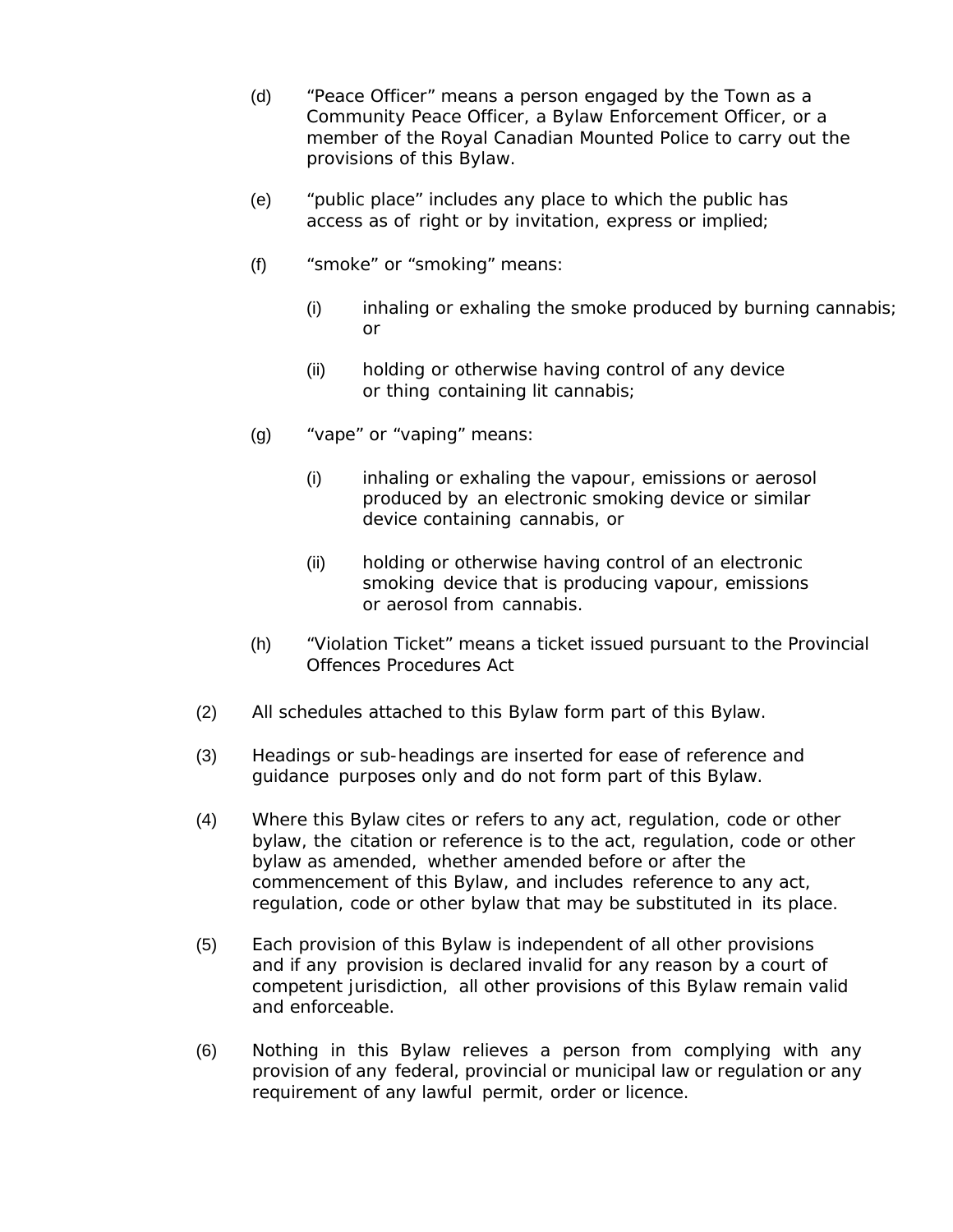## **PROHIBITION**

3. A person must not *smoke*, *vape* or consume *cannabis* in any *public place*.

#### **MEDICAL CANNABIS**

- 4. (1) Despite section 3, a person who is entitled to possess *cannabis*  pursuant to a medical document issued pursuant to the *Access to Cannabis for Medical Purposes Regulations*, SOR/2016-230 is not subject to this Bylaw.
	- (2) A person referred to in subsection (1) must, on demand of a *Peace officer*, produce a copy of the person's medical document.
	- (3) A person referred to in subsection (1) is subject to the Smoking Bylaw 09-2017.

## **OFFENCES**

5. Any person who contravenes any provision of this Bylaw by doing any act or thing which the person is prohibited from doing, or by failing to do any act or thing the person is required to do, is guilty of an offence pursuant to this Bylaw.

#### **ENFORCEMENT**

- 6. (1) Where a *peace officer* believes that a person has contravened any provision of this Bylaw, the *peace officer* may commence proceedings against the person by issuing a violation ticket in accordance with the *Provincial Offences Procedure Act*, R.S.A. 2000, c. P-34.
	- (2) This section shall not prevent a *peace officer* from issuing a violation ticket requiring a court appearance of the defendant pursuant to the *Provincial Offences Procedures Act* or from laying an information instead of issuing a violation ticket.

#### **PENALTY**

- 7. (1) Where there is a specified penalty listed for an offence in Schedule A to this Bylaw, that amount is the specified penalty for the offence.
	- (2) Where there is a minimum penalty listed for an offence in Schedule A to this Bylaw, that amount is the minimum penalty for the offence.
	- (3) In this section, "specified penalty" means an amount that can be paid by a person who is issued a violation ticket and is authorized to make a voluntary payment without a Court appearance.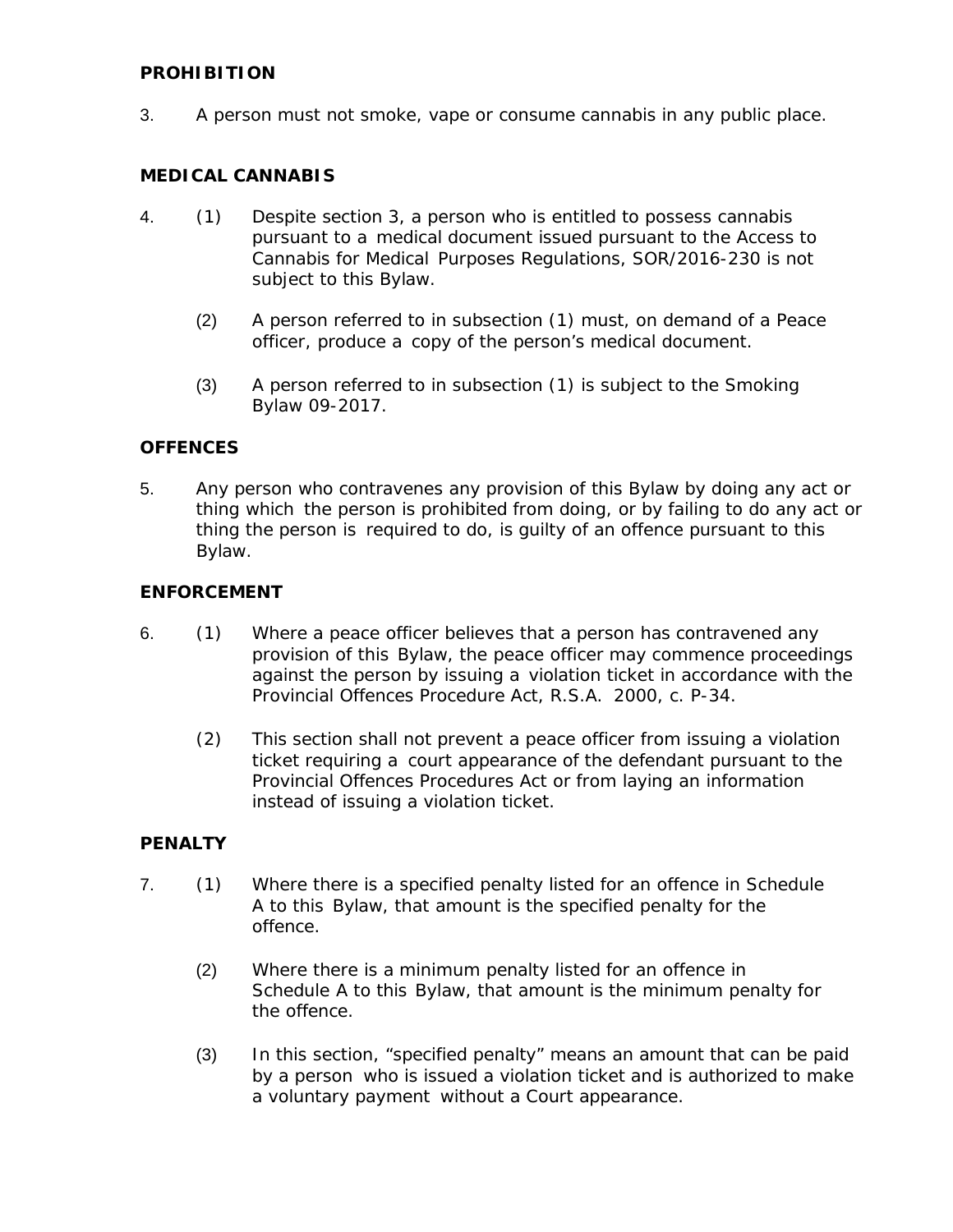## **COMING INTO FORCE**

8. This bylaw comes into force on the day the *Cannabis Act* comes into force.

Read <sup>a</sup> first time August 13, 2018 Read a second time August 13, 2018 Unanimous consent August 13, 2018 Read a third time August 13, 2018

Mayor tive Šervices egisla